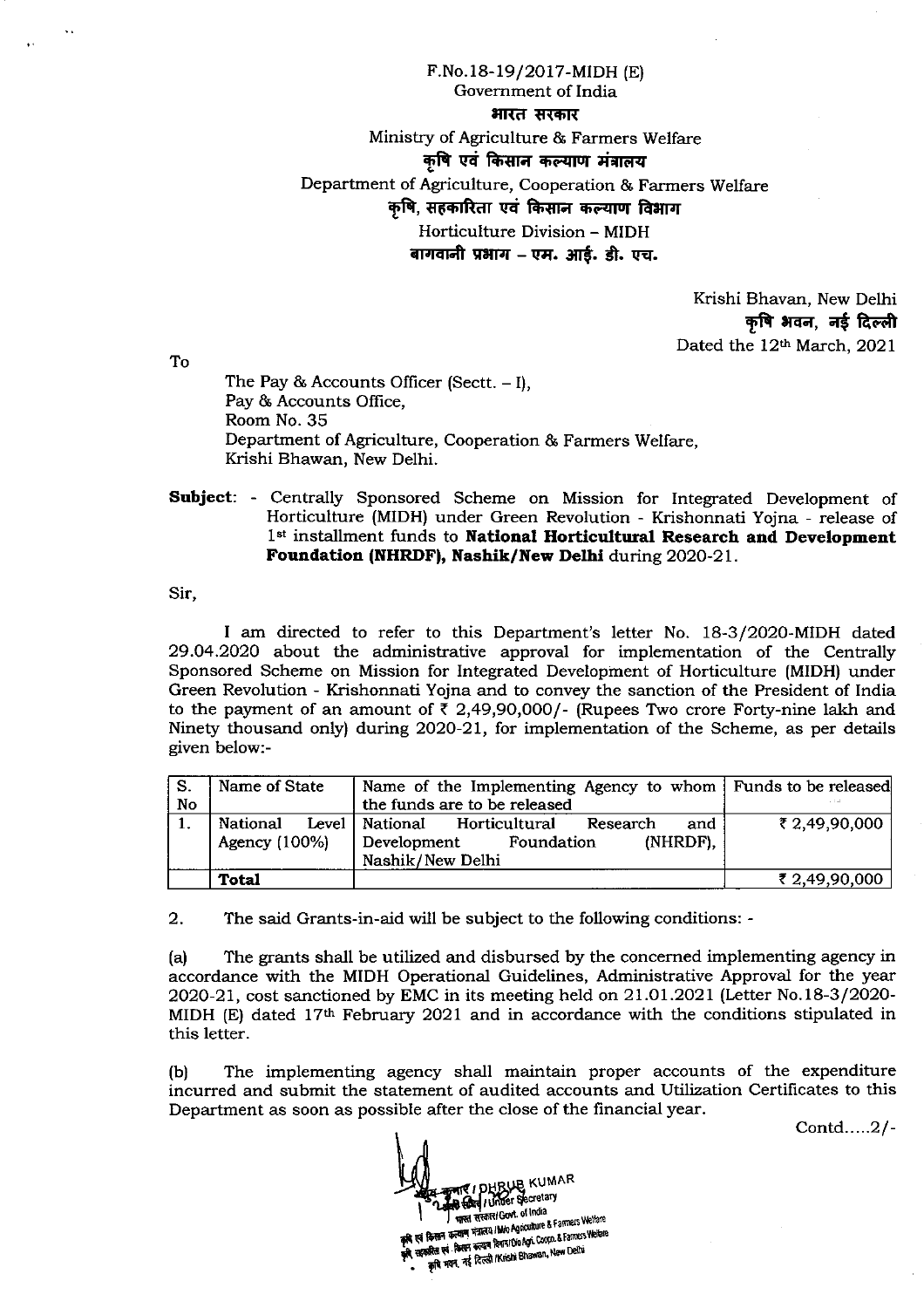(c) The audited records of all assets (permaaent or semi permanent) acquired wholly or substantially out of the grant to the implementing agency should be maintained as prescribed in General Financial Rule 2017 and shall be furnished to the Government of India annually by the end of June, following the financial year to which it relates.

(d) Assets permanent or semi-permanent acquired wholly or substantially out of the grant by the Government of India shall not, without prior approval of the Government of India, be disposed of, encumbered or utilized for the purpose other than those for which the grant is being sanctioned.

(e) The accounts of the implementing agency shall be open to Internal Audit of the Principal Accounts Officer, Department of Agriculture, Cooperation & Farmers Welfare as well as the Statutory Audit by the Comptroller & Auditor General of India at his discretion and he shall have the right to demand the production of books, accounts, connected vouchers and other documents and papers in this regard.

(0 The concerned implementing agency shall furnish the physical and frnancial progress report to this Department on monthly basis in the prescribed format.

(g) The Implementing Agencies will follow other terms and conditions contained in the General Financial Rules 2017, as amended from time to time.

(h) Any unspent balance of grant, which is not spent for the Purpose for which it is sanctioned during the financial year shall be refunded to the Government of India or adjusted for further utilization at the end of the financial year. The funds shall be transferred electronically through RTGS System/Demand Draft to the Implementing Agencies.

(i) All grantee institutions shall submit Utilization Certificates in prescribed proforma (cFR-12A) on PFMS [Rule 86(6)].

(i) The Further use of Grants in Aid being released by this sanction Order, is to be done through EAT module of PFMS. The Utilization Certificate not supported by the EAT module data is likely to be rejected and expenditure is not to be treated as regular. The agency would be forced to refund the amount received as the expenditure not appearing in EAT module data is not to be taken as expenditure incurred in accordance with the terms and conditions of this Sanction Order.

3. The expenditure shall be debited to the following Head of Account:-

| Demand No. 1 (Plan)    | $(5 \text{ in } \text{lakh})$                      |                      |
|------------------------|----------------------------------------------------|----------------------|
| <b>Head of Account</b> | Description                                        | Funds to be released |
| $MH - 2401$            | Crop Husbandry                                     |                      |
| 119                    | Horticulture & Vegetable Crops                     |                      |
| $\overline{55}$        | Green Revolution - Krihonnati Yojna                |                      |
| 04                     | Mission for Integrated Development of Horticulture |                      |
| 550431                 | Grants-in-aid - General                            | 249.90               |
|                        | Total                                              | 249.90               |

Responsibility for ensuring flow of subsidy/benefrts as mentioned above solely lies with the state Horticulture Mission/Implementing Agency and it should be reflected in the progress reports and post the data accordingly in NHM website also.

4. This sanction issues with the approval of Integrated Finance Division vide their Dy. No. 83370-FTS/AS & FA dated 10/03/2021.

Contd.....3/-

धुव कुमार / DHRUB KUMAR पुर मरा Distribution<br>अवर सूचिद्/Under Secretary **LARG RITELI Govi.** of India Require Referrit Govt. of India<br>To re-fourn over Fame I Mic Agriculture & Farmers Weifare .<br>कृषि, सहकारित एवं किसान कल्याण विमाग/D/o Agri, Coopn, & Farmers Welfare कृषि भवन, नई दिल्ली /Krishi Bhawan, New Delhi